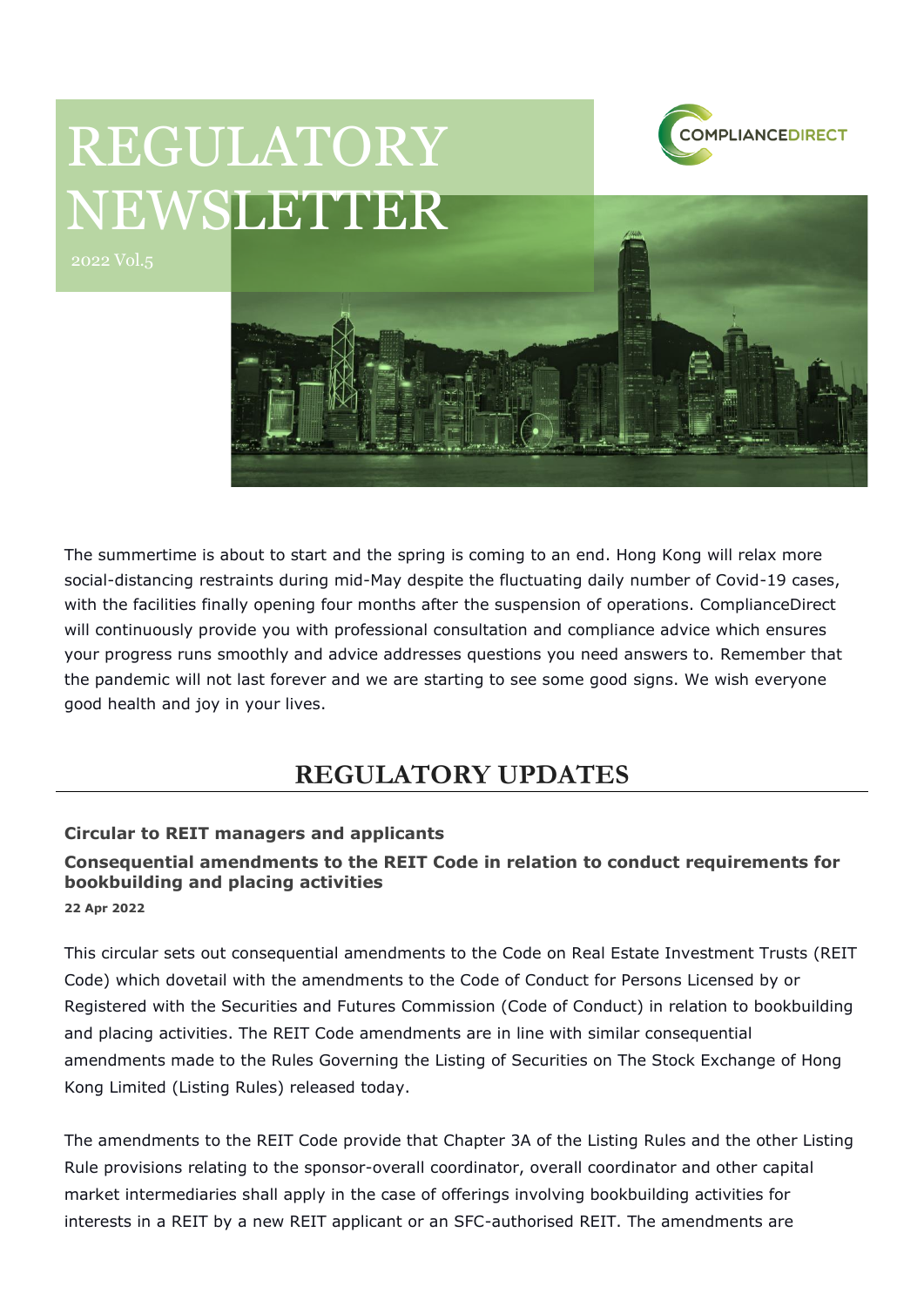detailed in the Appendix.

The REIT Code amendments will be gazetted on 29 April 2022 and become effective on 5 August 2022. New requirements will be applicable to authorisation applications for REITs to be submitted or re-filed on or after 5 August 2022.

REIT applicants are welcome to consult the SFC at  $REIT$ -enquiry@sfc.hk if they have any questions.



## **Circular to Intermediaries**

# **Commencement of End-To-End (E2E) Test for the Hong Kong Investor Identification Regime (HKIDR)**

**21 Apr 2021**

Reference is made to the Circulars on [18 March 2022](https://apps.sfc.hk/edistributionWeb/gateway/EN/circular/doc?refNo=22EC26) and [31 March 2022](https://apps.sfc.hk/edistributionWeb/gateway/EN/circular/doc?refNo=22EC33) regarding E2E Test for the **HKIDR** 

## **End-To-End Test**

The E2E Test for systems relating to the HKIDR will commence from 16 May 2022 until 15 July 2022. It is mandatory for all Relevant Regulated Intermediaries (RRIs) to participate in the E2E Test. RRIs should refer to the SFC's [Circular](https://apps.sfc.hk/edistributionWeb/gateway/EN/circular/doc?refNo=22EC33) dated 31 March 2022 for downloading the HKIDR File Transfer Connectivity Guide and relevant E2E test package published by the Stock Exchange of Hong Kong (SEHK) in order to get ready for the mandatory E2E Test.

Remarks:

The HKIDR obligations only apply to RRI, if they:

- I. carry out proprietary trading, or
- II. provide securities brokerage services for another person in respect of orders placed through an account opened and maintained for that person.



# **ENFORCEMENT NEWS**

## **SFC bans Poon Choi Yung for 20 months 12 Apr 2022**

The Securities and Futures Commission (SFC) has banned Mr Poon Choi Yung, a former licensed representative of China Tonghai Securities Limited, from re-entering the industry for 20 months from 12 April 2022 to 11 December 2023 for breaches of the SFC's Code of Conduct (Notes 1 to 4).